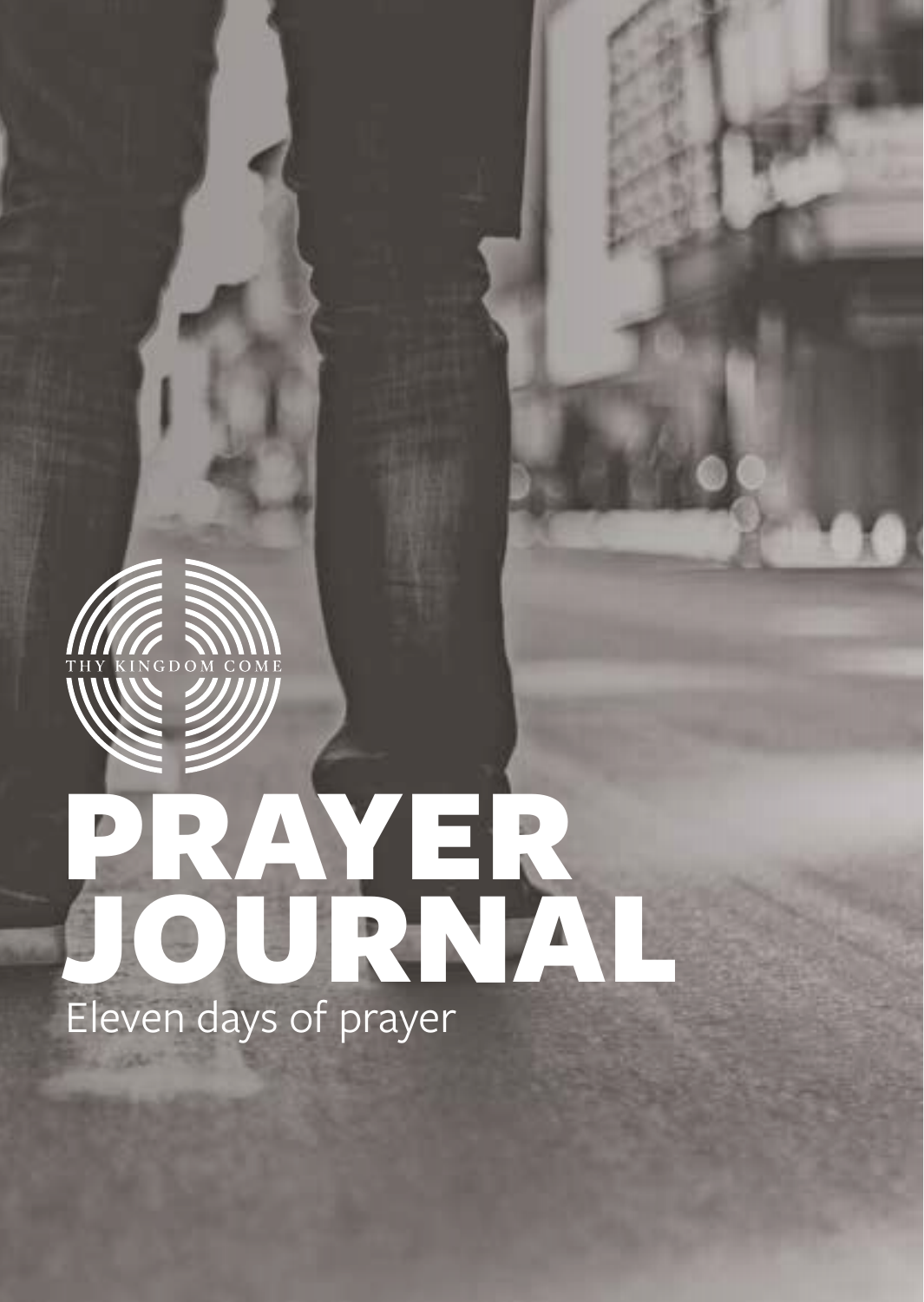# JOIN ZA GLOBAL PRAYER **OVEMBENT**

Pray for five of your family and friends and join a wave of prayer happening all over the world.

**WHAT CAN I DO?** Make sure you sign up to #pledge2pray at www.*thykingdomcome.global*

**PRAYER JOURNAL** Use this journal to sketch and scribble your thoughts, prayers and any answers as you go through the eleven days.

Each day there is a different theme to help you pray. There are new videos we will post daily to help you on your way so check our *Thy KIngdom Come* YouTube, Vimeo and social media channels.

**GET INVOLVED** Post your thoughts and prayers using the hashtags and be part of this global prayer movement.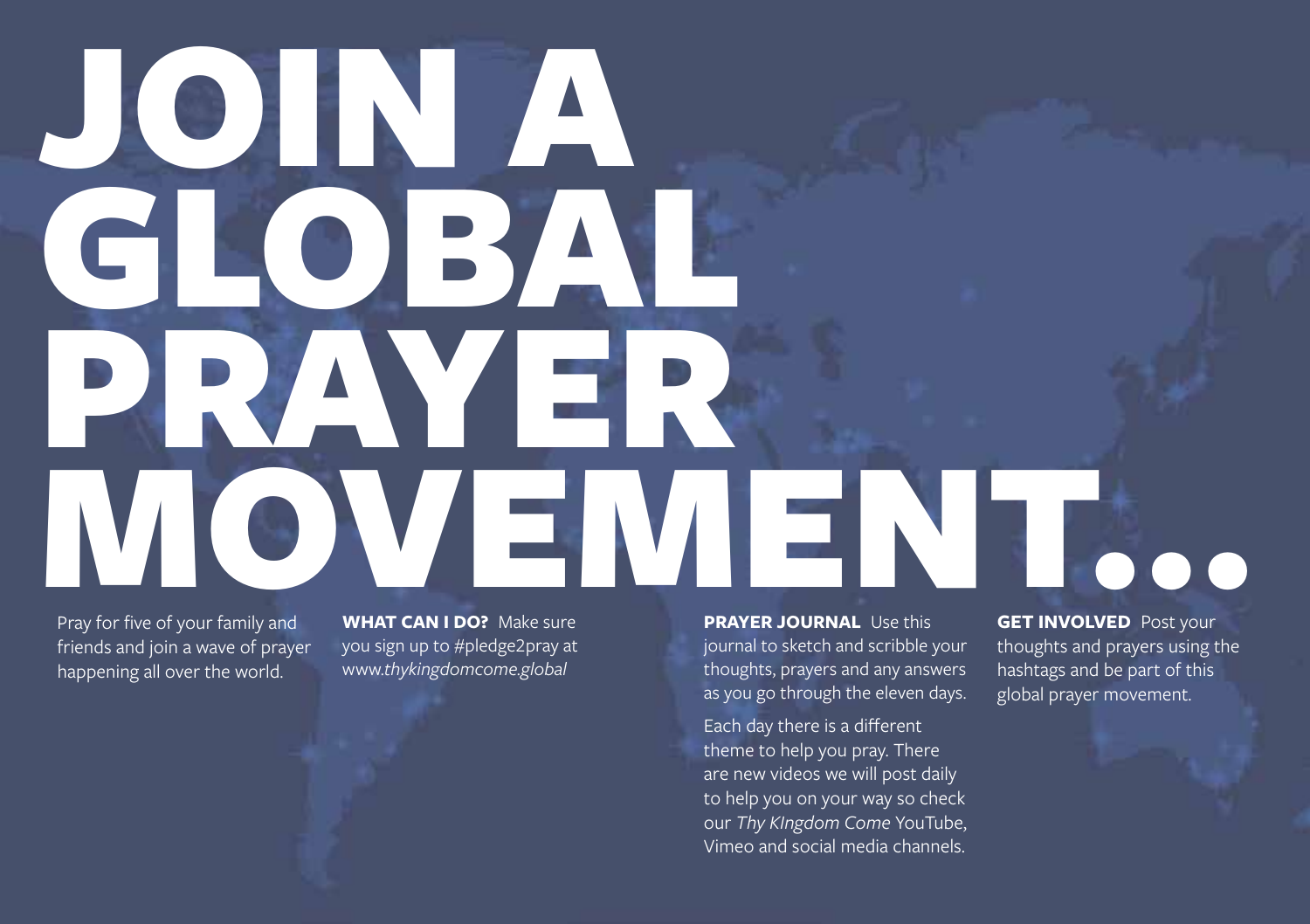

Choose five people to pray for during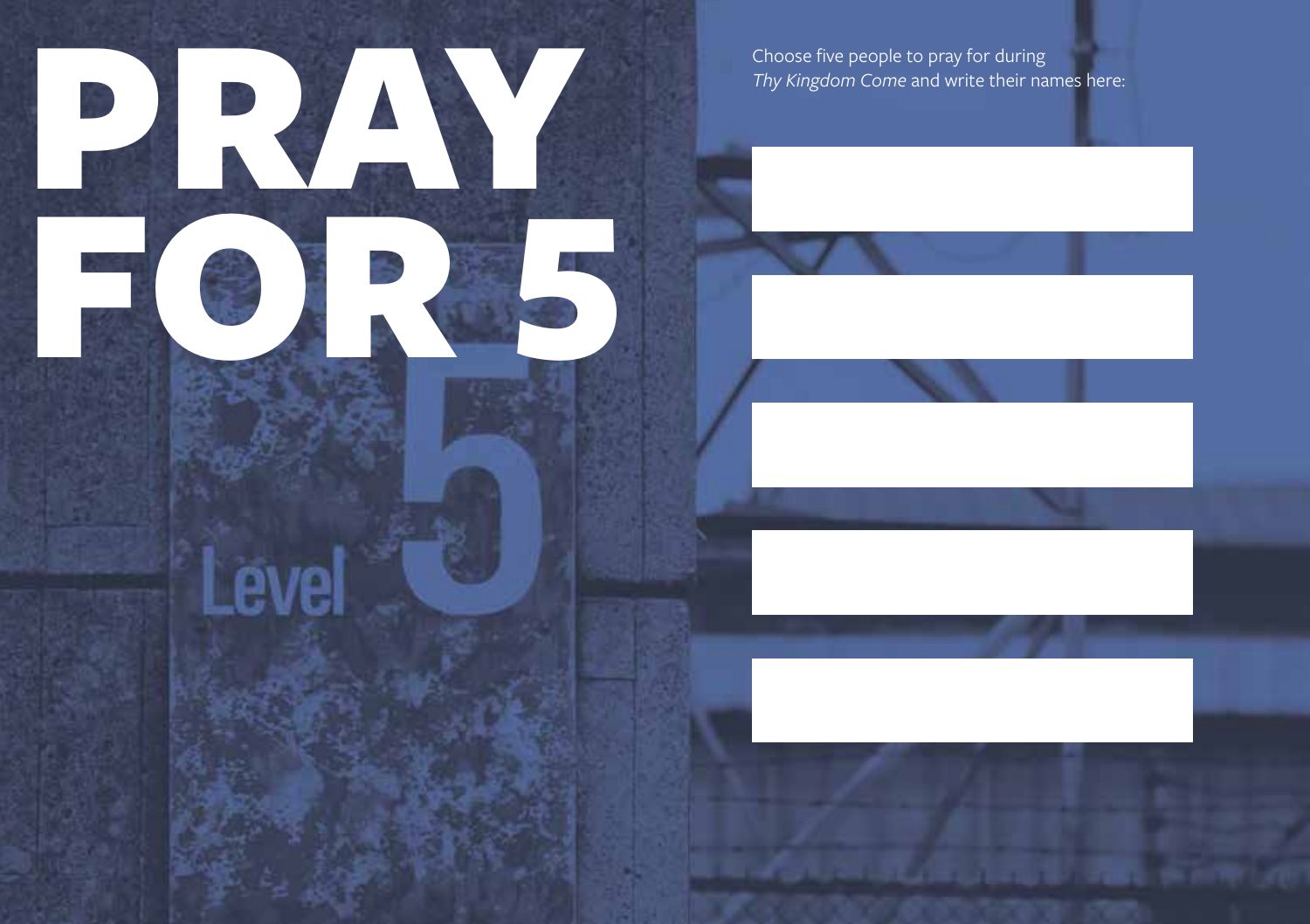*I follow you Jesus…*

### JESUS THE KEY QUESTION **ISN'T SO MUCH WHERE<br>YOU ARE, BUT WHERE** YOU ARE, BUT WHERE GOING ...

Are you close to Jesus today? Or feeling far from Him? Perhaps that doesn't matter so much to Him. Perhaps what really matters is which way you're heading.

TO

Are you walking, stumbling, trying to step through the mud toward Jesus?

Or when you think about it, are you slowly drifting away?

Come back to Him today. Turn around if you've been facing in the wrong direction; turn that walk into a run if you're already heading towards Him.

Now, pray for those friends whose lives would be utterly different if they joined you in running to Jesus, instead of wandering away from Him.

Pray for your five to follow Jesus too.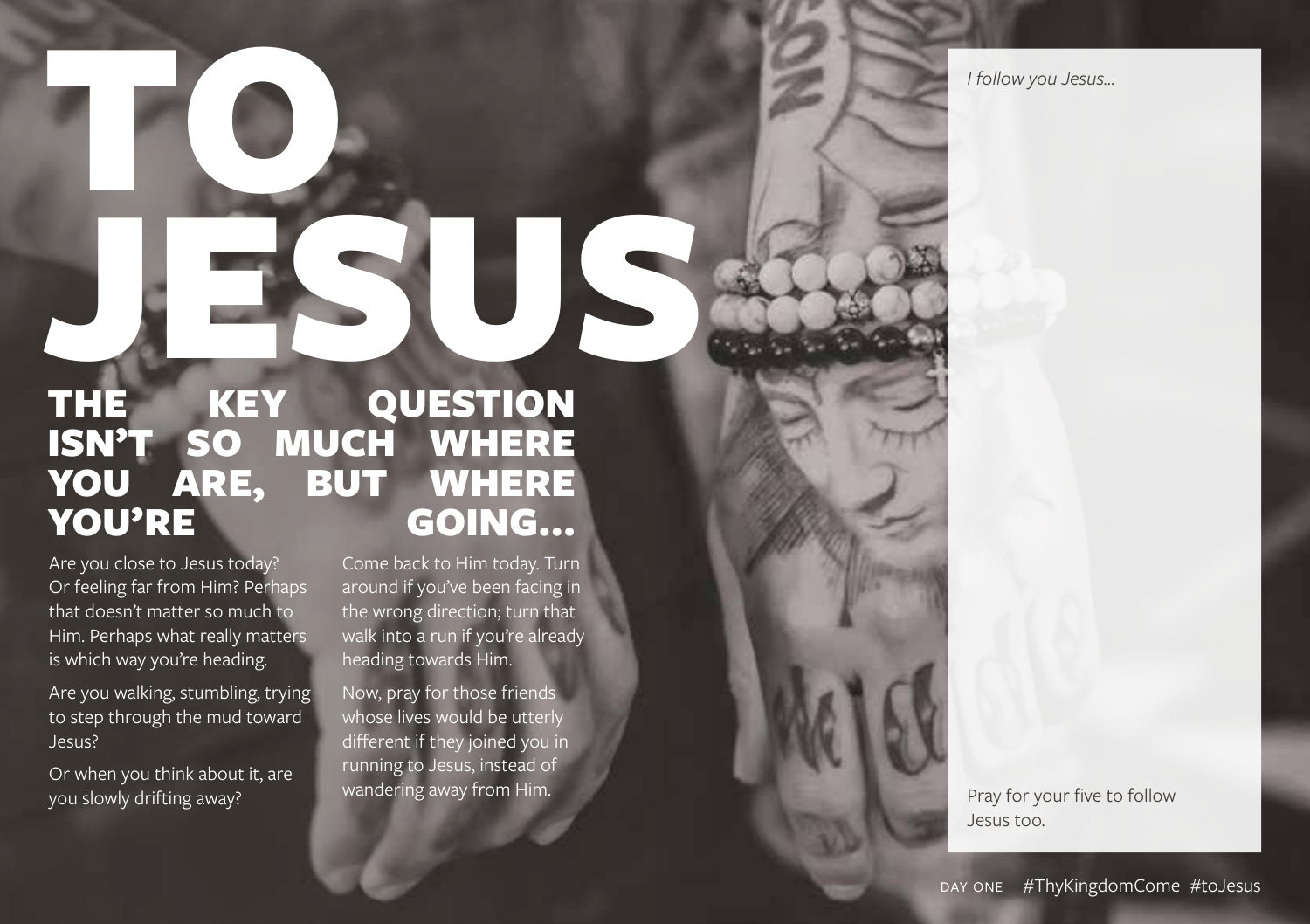*I praise you Jesus…*

# PRAISE<br>THINK OF

Think of that person who makes you smile. That person who, when you reflect on the comedy things you've done together, makes you laugh out loud.

You love spending time with them, because you love who they are and what they do. You find yourself talking about them to everyone.

Are you ever like that about Jesus?

Do you ever find yourself blown away by who He is, and by the fact that He's with you?

#### YOUR BEST FRIEND...

If not, maybe you've not really grasped quite who He is.

Today, try to list ten things which are worth praising Him for. They don't need to be big things, just the stuff that makes you smile. The stuff that you might tell others about, if you were telling them about your friend Jesus.

> Pray your five come to Praise Jesus themselves.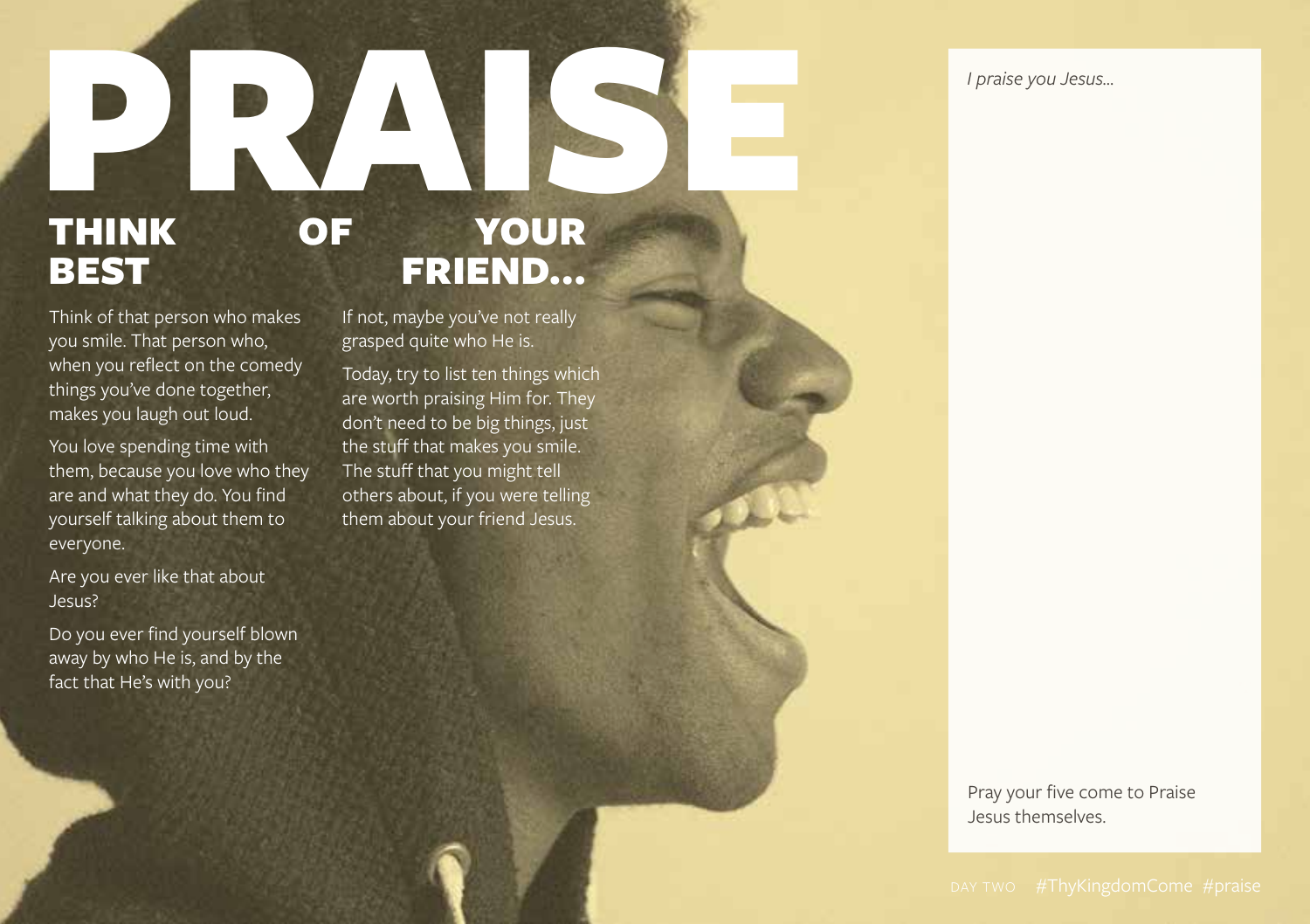*I give thanks…*

One way is to live as if we're owed it all, that we deserve everything good that comes our way, and that anything bad we receive is an unfair mistake.

The other way is to see it all as a gift.

Everything around us seems to hard-wire us to believe we deserve it. All of it: education, fun times, money, respect, friendship, love. But deep down, we know it's a lie. We know we don't deserve it any more than anyone else.

Thankfully, God doesn't work in terms of 'deserve'. He doesn't give people what they've earned.

### THERE ARE TWO WAS THERE ARE TWO WAYS TO LIVE LIFE…

Instead, He gives gifts. It's all an utter gift. Your health. Your friends. Your family. Your future. His love for you. Everything. Gift. Gift. Gift.

And knowing that, the response from us shouldn't be living like we deserve it, but being thankful.

How might today be different if you choose to see all these gifts for what they are, and be thankful?

> Thank God for your five and the gift they are to you.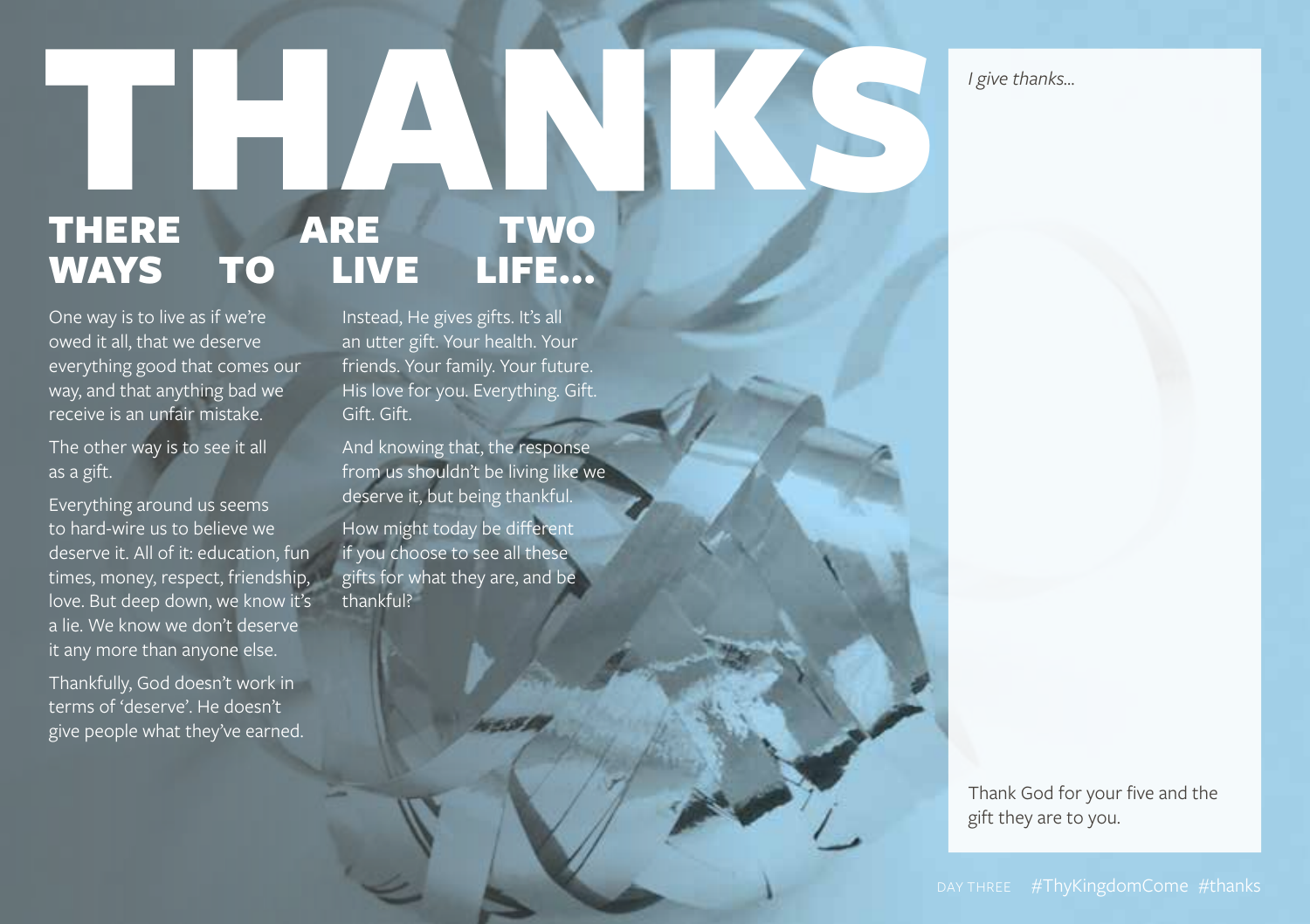*I am sorry…*

#### 'SORRY SEEMS TO BE THE HARDEST WORD'…

No it isn't. It's one of the easiest. It trips right off the tongue. You forget to do something: 'sorry'. You hurt someone's feelings: 'sorry'. It's like a kneejerk reaction to get ourselves off the hook, to shut down the conversation or stop the criticism.

 $SO$ 

What's much harder is a real sorry. Saying it, and also meaning it.

A true sorry has given up the fight of trying to prove you'r right. To justify or explain.

It's a coming clean.

Come clean before God now. Everything. And ask Him to help you to really mean it too.

> Pray your five will know God's forgiveness.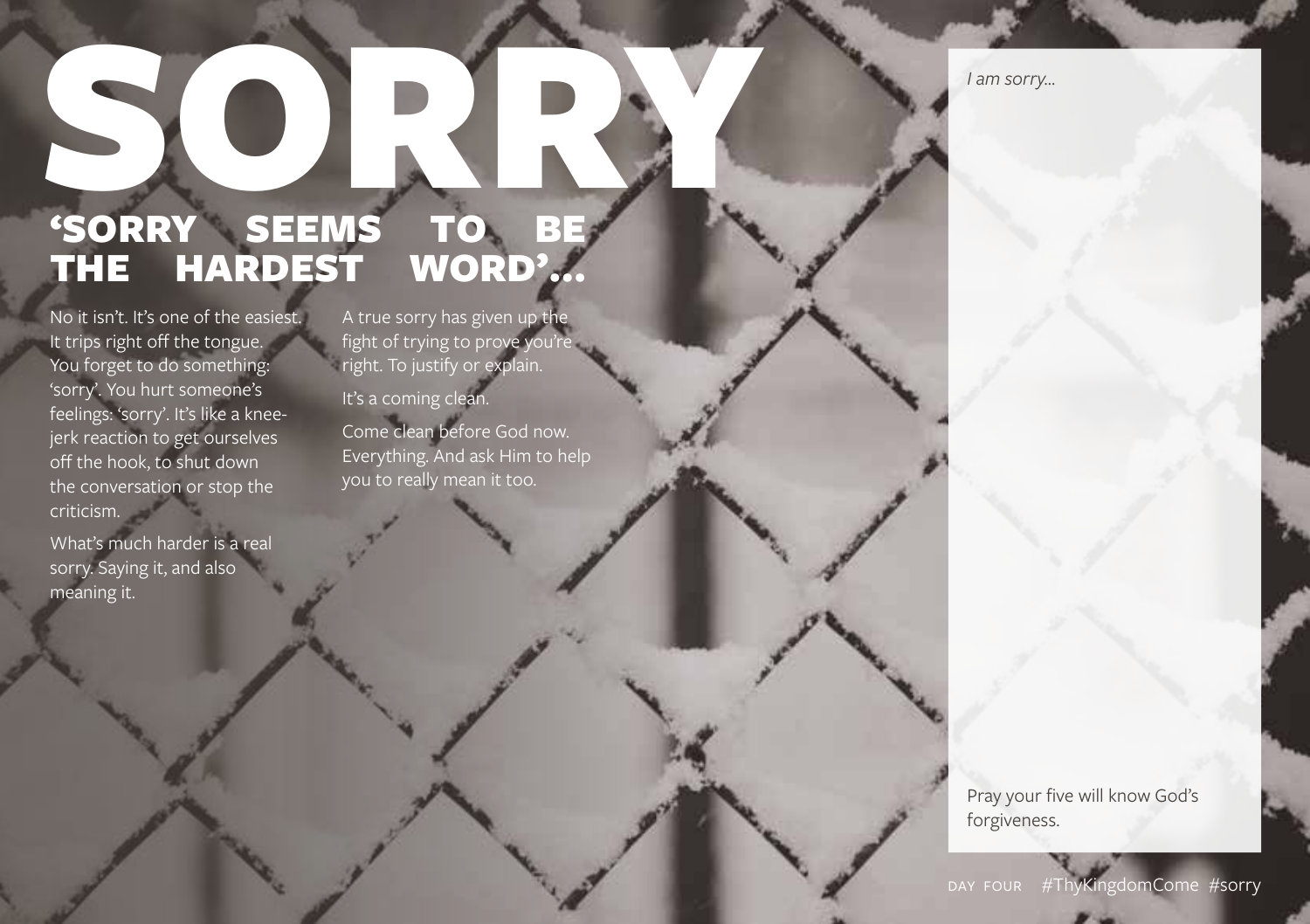*I offer to You…*

### OFFERE'S A FAMOUS STORY ABOUT APPROXIMATELY FIVE THOUSAND HUNGRY PEOPLE WITH NO FOOD…

The gig had gone late, and no-one had expected it. The only person to plan ahead was one lad with a bit of bread and fish.

In Jesus' hands, that's all that was needed to feed all 5,000.

Sometimes it can feel like there's so much need in the world. Five thousand, five million times more problems than we could possibly seek to solve. What on earth have we got to offer God, when we have so little?

The amount is never the issue. It's simply about our willingness to give it all.

And hold nothing back for ourselves.

All through history, the people who've seen God do the most. have simply given Him everything, even if they didn't have very much.

Today, whatever you have to give – your time, your skills, your money, your heart – offer it all to God.

> Offer prayer for your friends and family.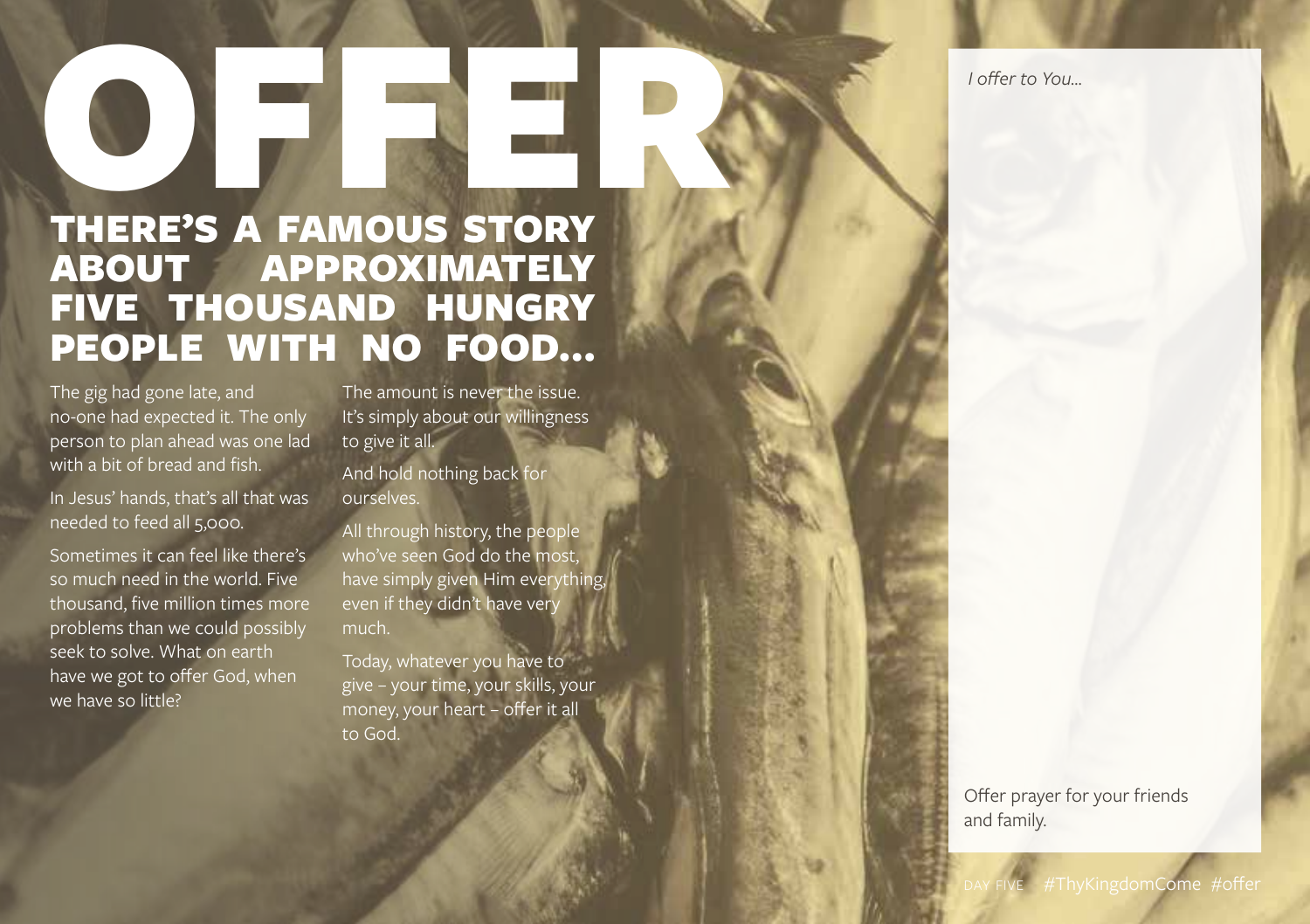*I pray for…*

# SOME PEOPLE WORK SOME PEOPLE WORK OUT…

PRAY &

…committed to working on those six packs or getting Beach Body Ready. Some people lift weights to strengthen their shoulders.

But some of the weights we really have to carry are too heavy for anyone to bear alone.

Prayer is refusing to carry things ourselves. It is the practice of loading the things that are too heavy for us onto the shoulders of Jesus.

And when we do, we find that there is not a burden, not a person, not a situation that He wasn't carrying already.

When we whisper our prayers for the things we carry - if we listen closely enough - we hear back the whisper that He has been praying for them already.

Don't bear your own burdens. Or those of others. Pray for them by loading them onto Jesus. And listen in to what He is already praying for.

> Think of one thing to pray for each of your five.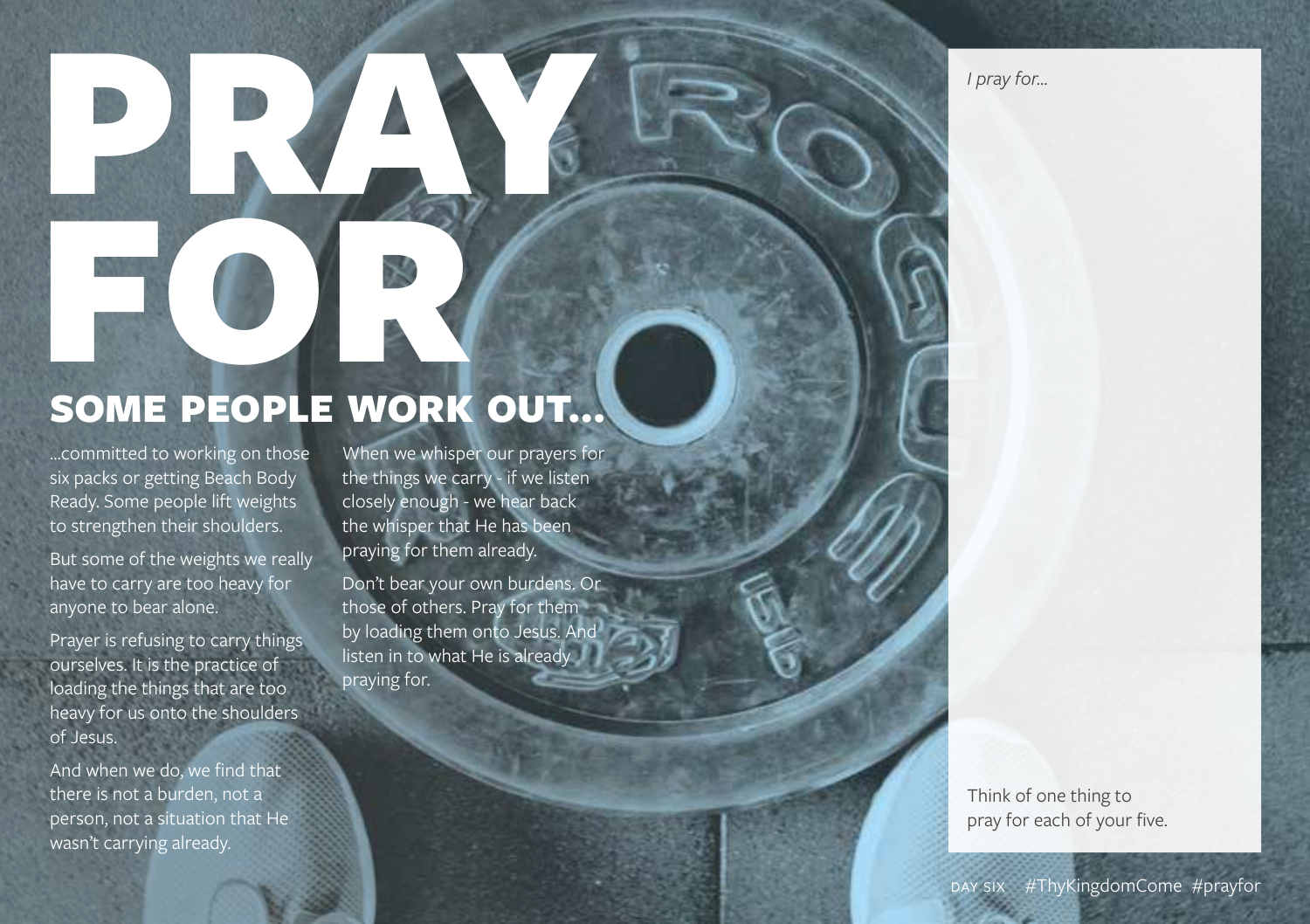*I ask for Your help…*

# NOST OF US FIND IT HARD TO ASK FOR HELP…

Whether it's being stuck on an impossible level of a video game, or struggling to complete a piece of work, our stubbornness and pride can be our biggest enemies. Who likes admitting they haven't got what it takes?

It's ludicrous, but we live with the lie that strength is found in having it all together.

God invites us to see the world the other way around.

To admit you're weak is to be strong. To come clean that you're broken, is actually to be whole. To ask for help shows how together you really are.

Jesus is here. Right by your side to help you. Put down your stubbornness and pride, and let Him.

> What will help you pray for your five?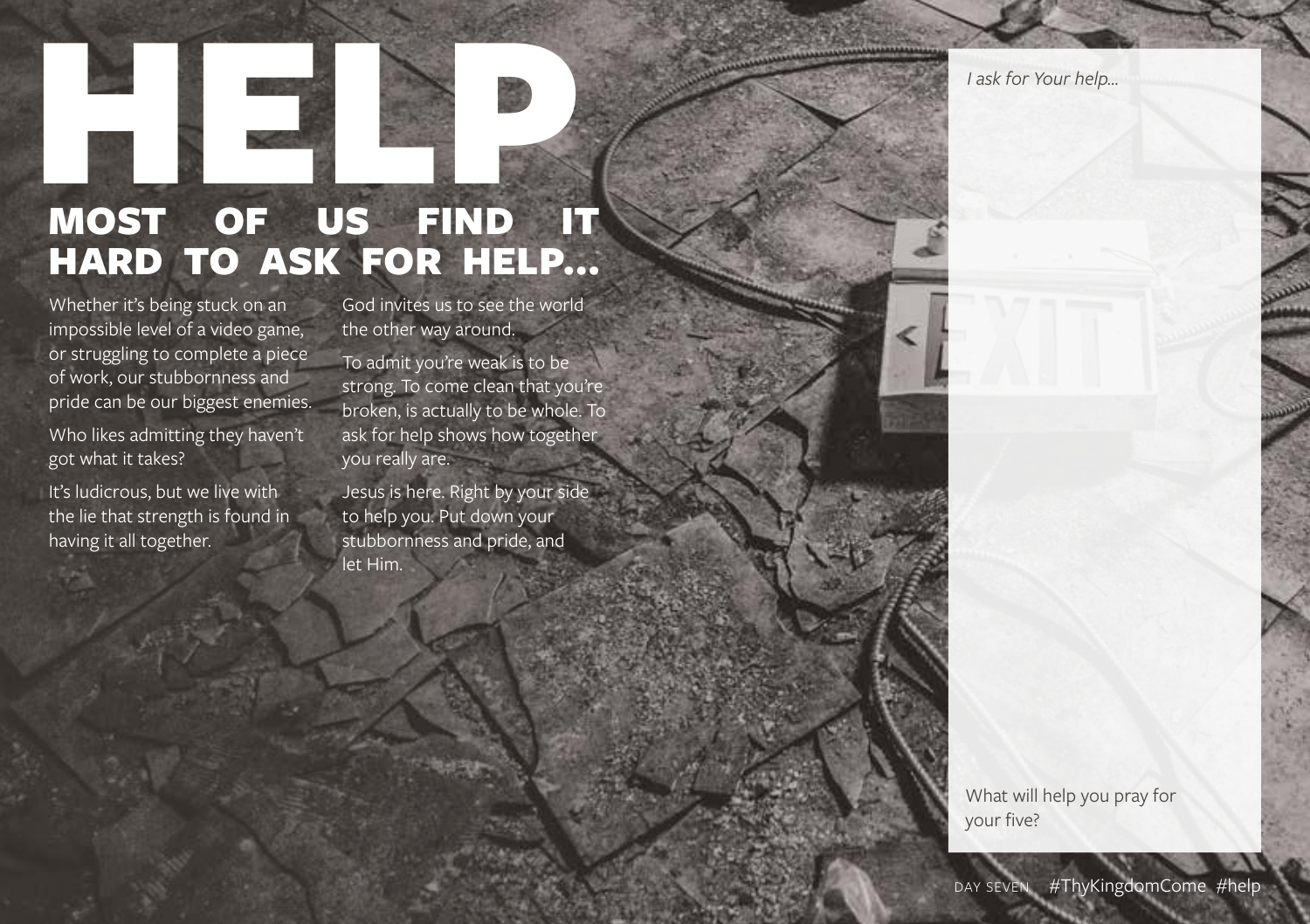*I adore You…*

### ADORE WHY ARE SO MANY OF US SO DESPERATE<br>TO BE FAMOUS?... BE FAMOUS?...

Maybe it's because really, we're just desperate to be loved. No, more than that: adored.

We see celebrities, singers and actors in front of their legions of fans and imagine what it must be like to have that many people obsessing over your every move.

Except of course, even those people don't live as if they're adored. Because deep down, even they don't trust that the love directed at them could ever be true.

Like them, we know ourselves, and we know that we're not really that adorable.

There's one person who truly is, and His name is Jesus.

And even though He knows everything about us, He chooses to adore us. Even though we might not deserve it, we truly are adored.

This is the thing we all hope for and it's true for us. How will it change your day today to really know – deep down – that you are loved and adored by the God who made the universe?

> Pray your five will realise that God adores them.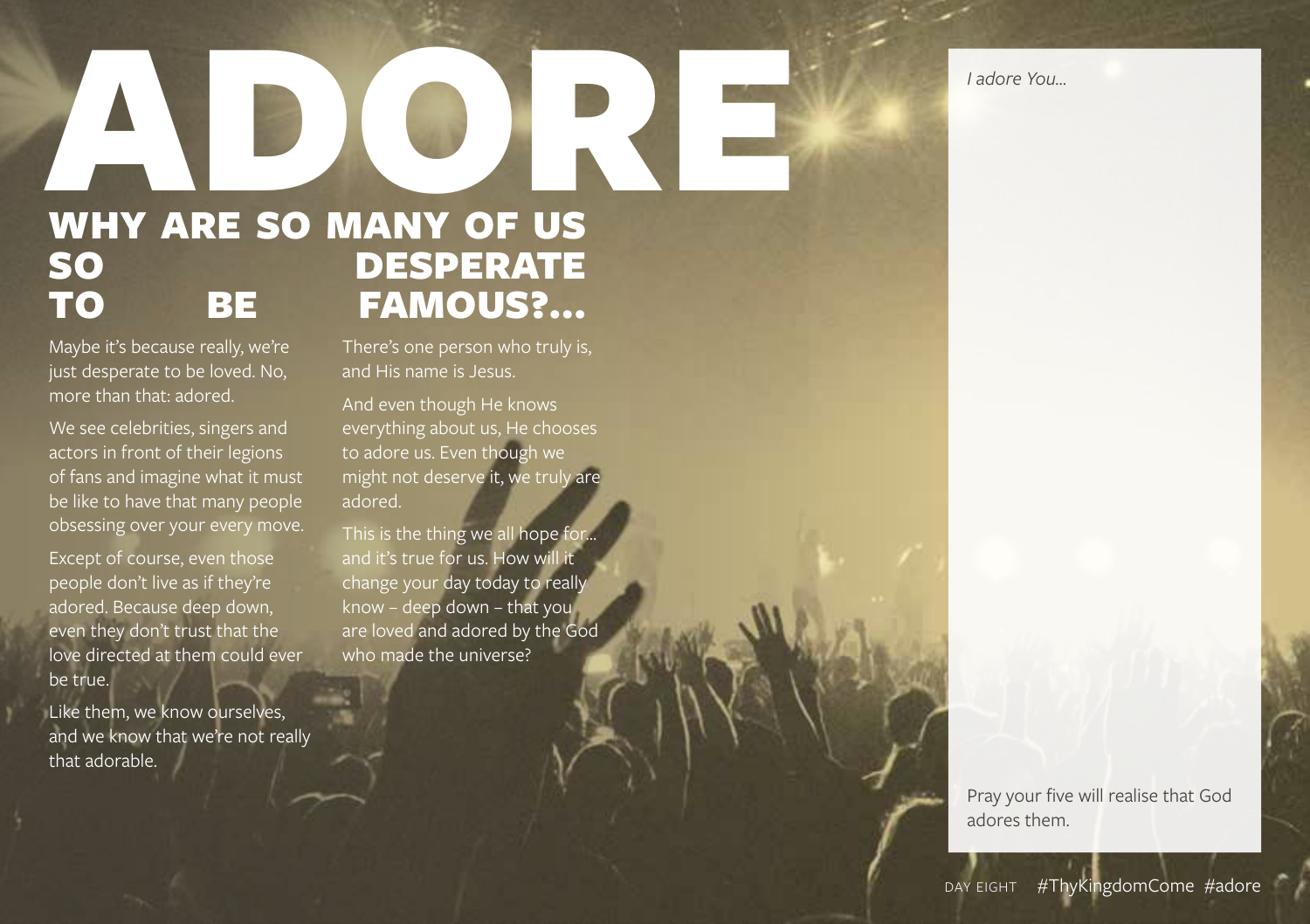*I celebrate…*

# $\blacksquare$ RATE

#### THERE'S JUST SO<br>LITTLE THAT WE GET THAT<br>LITTLE THAT<br>EXCITED ABOUT...

Apart from our favourite things of course.

But we are so 'meh' about nearly everything else.

So little impresses us. So little really stirs us to deep joy.

Because of this, we can bring our general boredom with life into how we see and think about God. We're a bit bored with faith too.

Our eyes are so distracted by the million everyday things around us, we never let it sink in: we know the God – the maker and holder of the whole universe.

We are loved and have been given life for ever. We have reason to live and light to live by. These are things to celebrate... but so often we almost give them the 'whatever'.

So in the boring, grey 'meh' of our everyday lives, look up today. Let's realise the awe and wonder of God, hiding in plain sight just beyond the 'meh.'

Why not take some time today to list the things you know about God that are so beyond 'whatever'? Surely they're worth celebrating…

Celebrate that God has given you family and friends to pray for…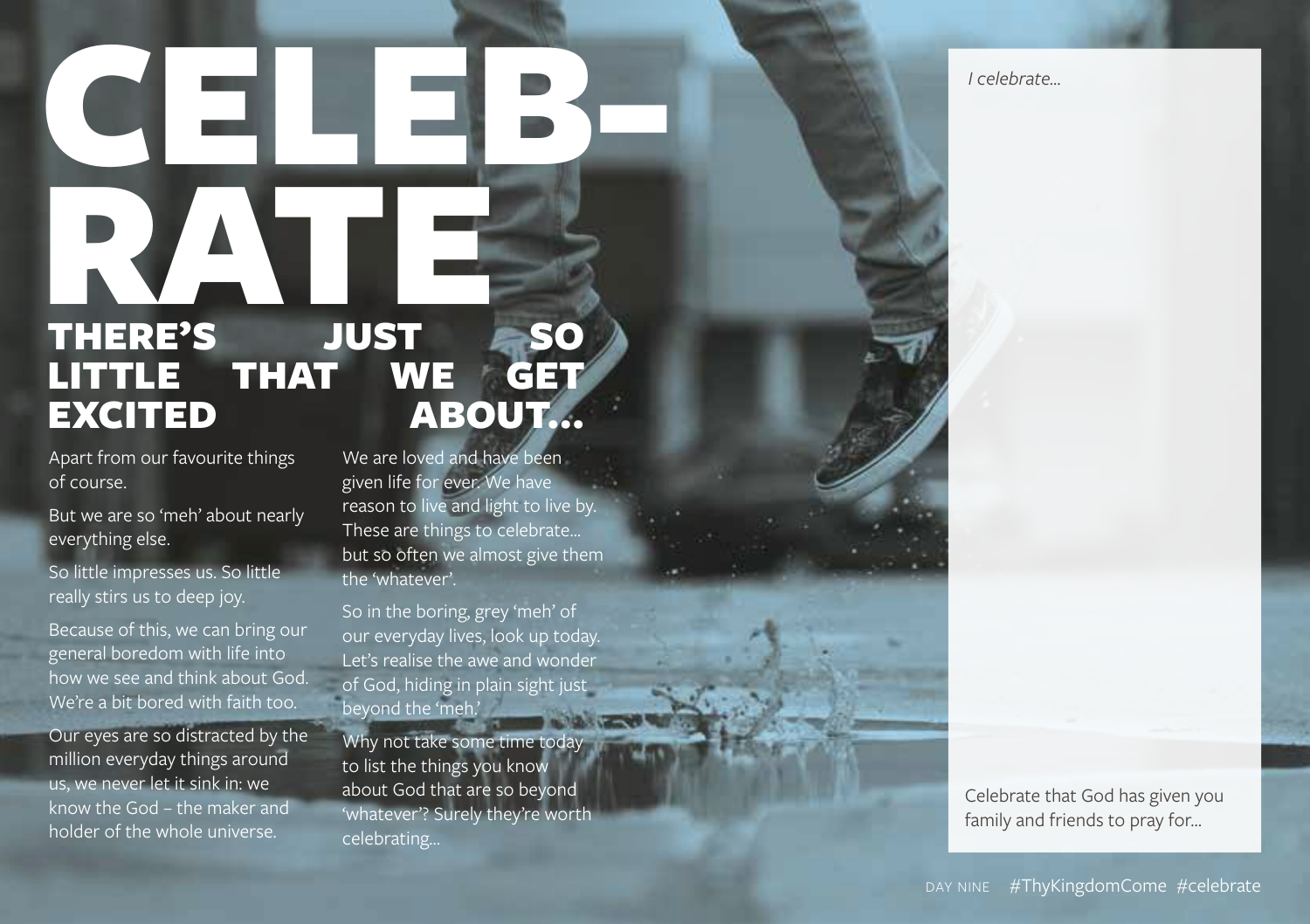## SILENCE STOP…

Your head. Your hands. Your feet.

Breathe in deeply.

Hold it.

Breathe out.

Take 10 breaths.

And listen to the quiet. The noise of the silence.

Allow God to fill the space.

Now what?

Listen to what God might have to say for your five.

*I enter Your silence…*

DAY TEN #ThyKingdomCome #silence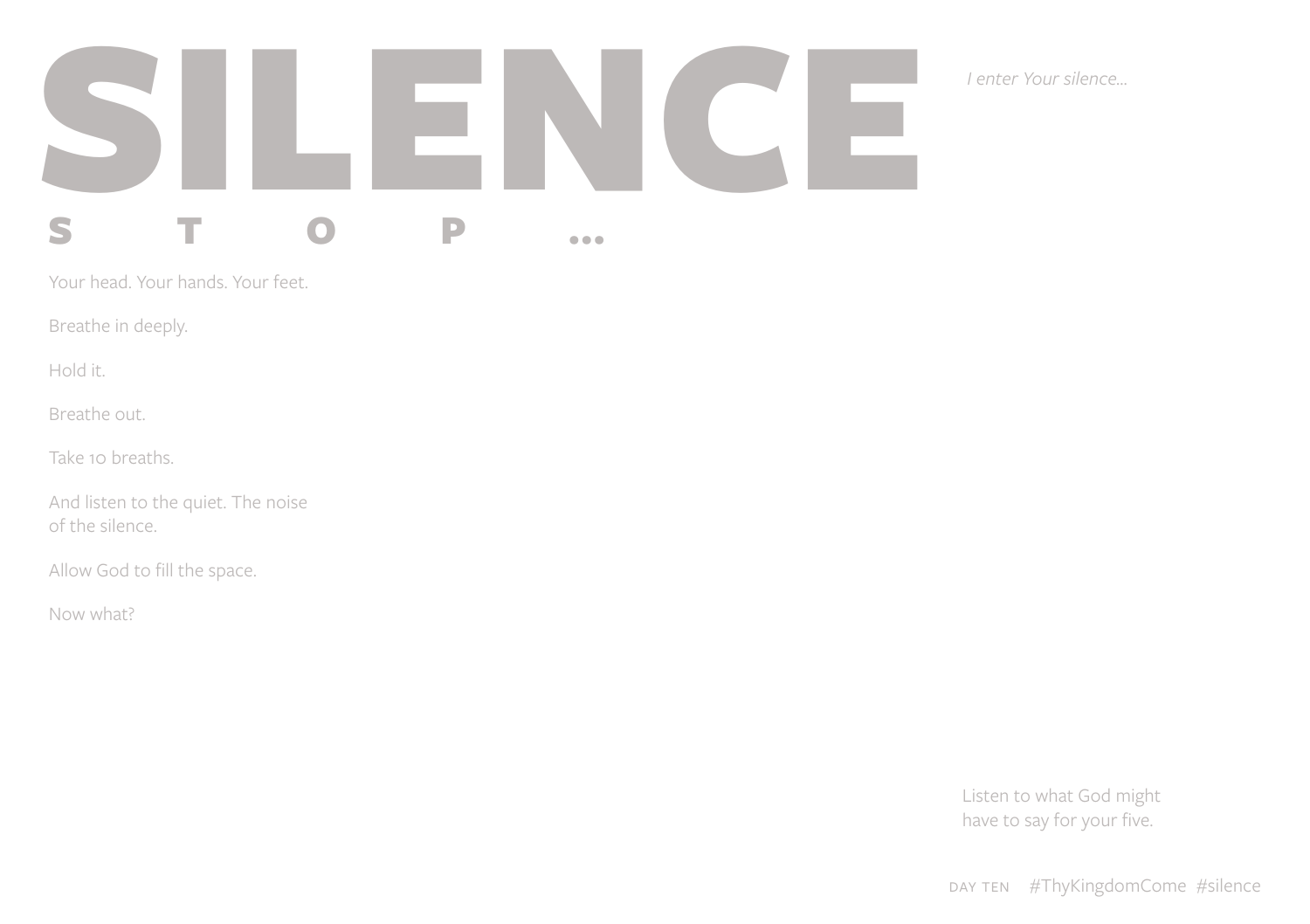*I do this in Your name…*

#### IT'S NOT ALL AS IT<br>SHOULD BE, IS IT?... SHOULD **BE**

Those friendships. That situation. That difficulty. Not to mention the pain and hardship in the lives of others around the world that you just can't bring yourself to imagine.

THY.

KING

**COW** 

And because all is not well with the state of the world – we pray: Thy Kingdom Come.

We pray: Jesus, please bring change, make things different as only You can.

But before we do - just one thing.

If you dare to pray this prayer, be ready that God will take you far more seriously than you take yourself.

Be prepared not just to look on as an observer, but to take a full part in His mission to see His Kingdom Come.

If you're up for it, keep praying that your five come to know Jesus.